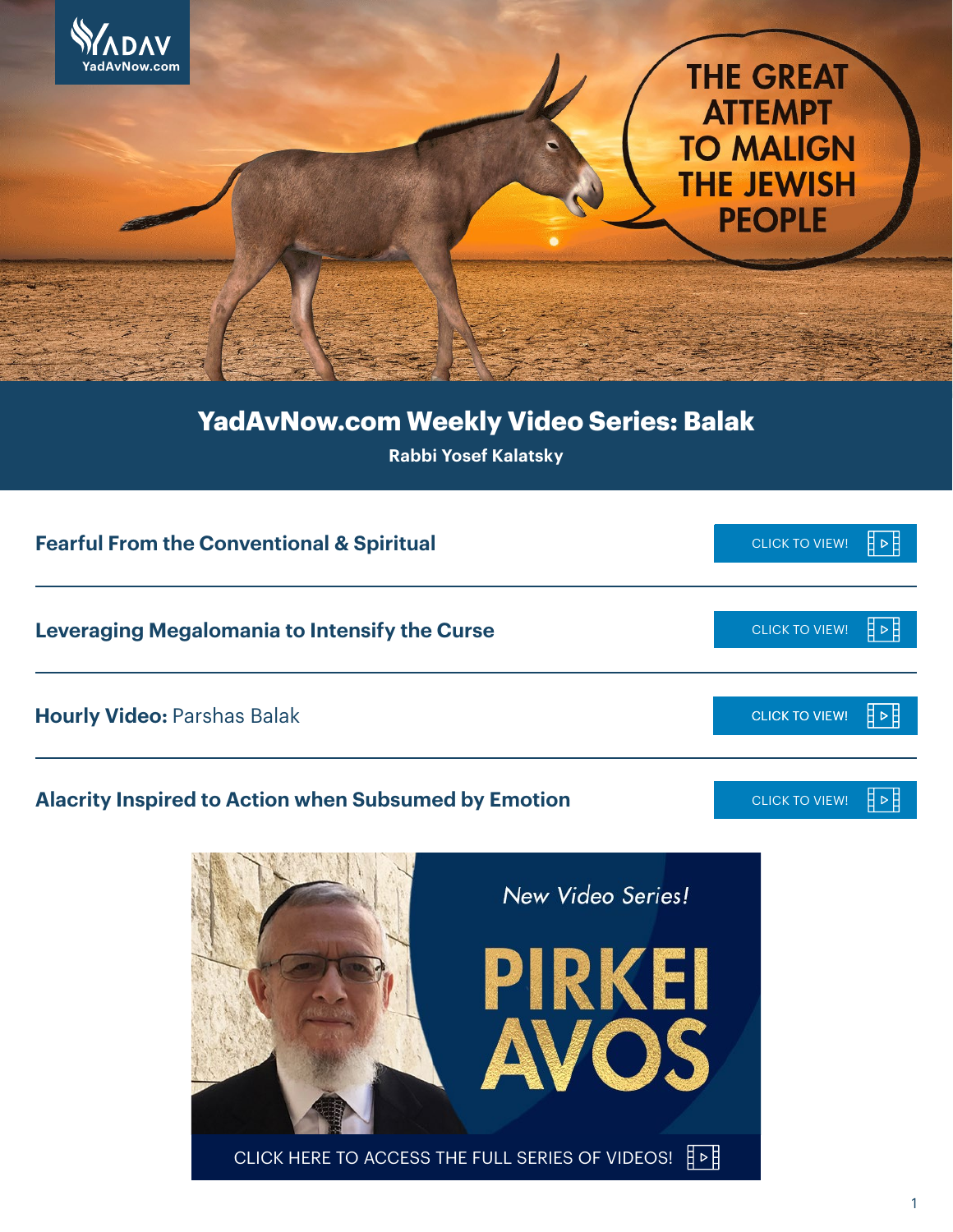

## **YadAvNow.com Weekly Video Series: Balak**

**Rabbi Yosef Kalatsky**

### **Balance/Counterbalance: The Power Of Speech vs. the Sword**

1. The Jewish People wanted passage thru Edomite territory.

- 2. Moshe: We were enslaved by the Egyptians & redeemed us when we called out to G-d.
- 3. Rashi: G-d responded due to the blessing we received from our Patriarch Yitzchok and the voice is the voice of Yaakov.
- 4. Edom's response to Moshe was: We shall come out with the sword against you.
- 5. Rashi: We also have a blessing from our Patriarch Yitzchok "And you shall live by the sword."
- 6. Bilaam wanted to curse the Jewish People but G-d didn't allow him.
- 7. Bilaam was killed by the sword.
- 8. Rashi: He exchanged his craft for ours so we exchanged ours for his.

CLICK TO VIEW!

∄⊲

CLICK TO VIEW!

- 9. His craft is "by the sword you shall live"; ours is power of speech – "the voice is of Yaakov."
- 10. "By the sword you shall live" is a classification, not a blessing.
- 11. Edom came out against the Jews with a strong hand.
- 12. Rashi: "Strong Hand" alludes to the blessing: The hands are the hands of Esav.
- 13. Midrash: When the voice is the voice of Yaakov the hands are not the hands of Esav.
- 14. Esav is the counterbalance to the Jewish People.

## **When The Megalomaniac Subverts His Will**

- 1. Bilaam rises early to hitch his donkey.
- 2. G-d responds: Don't think your action is unique– Avraham, their forefather, preceded you in this area.
- 3. Avraham rose early to hitch his donkey to the Akeida.
- 4. He rose to curse the Jews, Avraham to do the will of G-d to sacrifice his son.
- 5. Chazal: Hate and Love disrupt protocol.
- 6. Why did G-d respond to Bilaam, which was contrary to G-d's will?
- 7. Bilaam personified evil; he wanted to bring intense prosecution upon the Jews.
- 8. Though Bilaam's alacrity and zeal were contrary to G-d's will, he demonstrated a level of negation never displayed before in a positive vein.
- 9. Avraham their forefather displayed this characteristic in a more difficult setting.
- 10. He rose early to sacrifice his son.

Ħ ⊳ E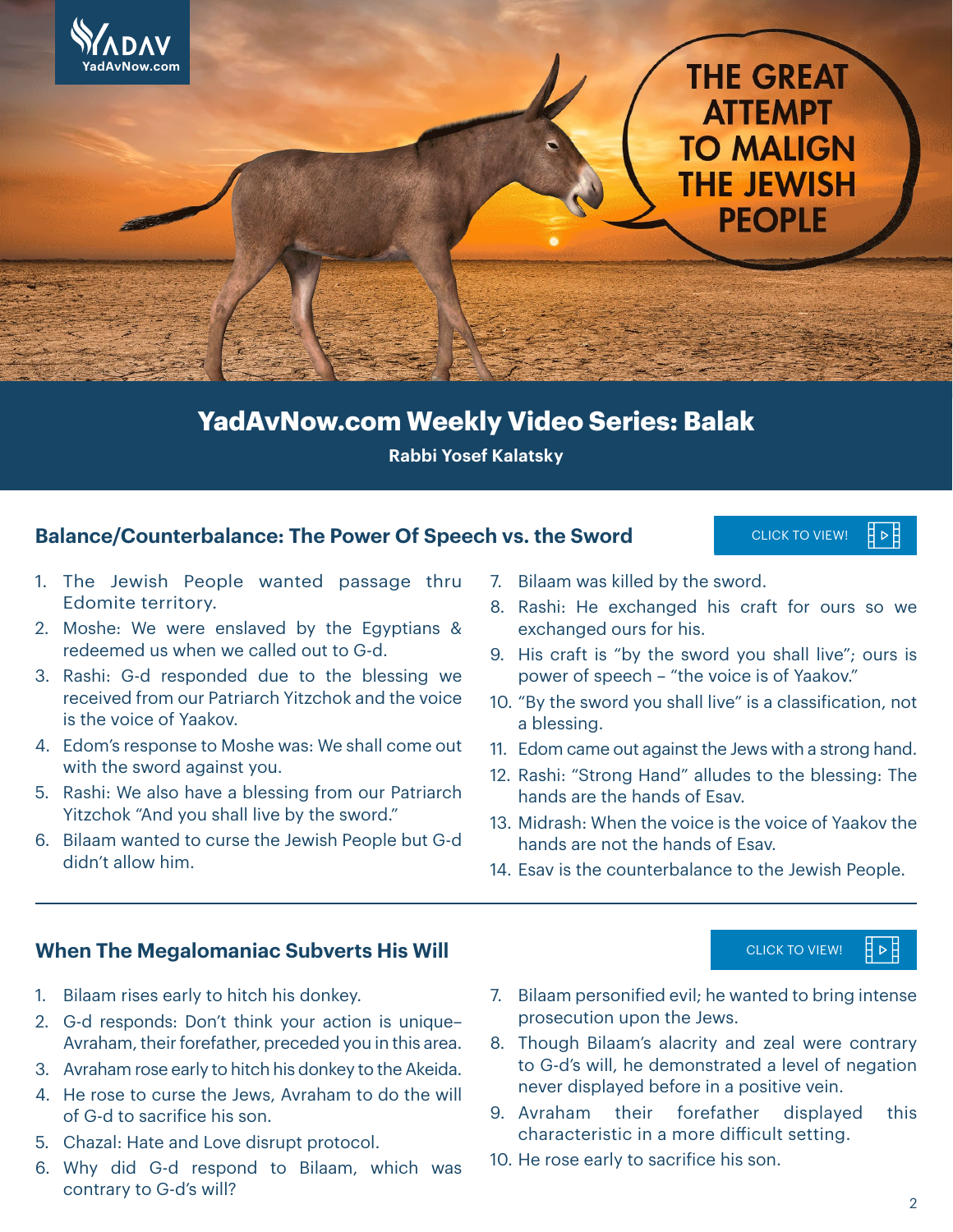

## **YadAvNow.com Weekly Video Series: Balak**

**Rabbi Yosef Kalatsky**

### **The Exponential Value of the Seemingly Inconsequential**

#### CLICK TO VIEW! ∄⊳

CLICK TO VIEW!

- 1. Bilaam was commissioned by Balak to curse the Jews.
- 2. He suggested Balak build 7 altars to sacrifice a bull and ram on each of them.
- 3. Bilaam's diatribe: He built 7 altars himself, which equaled number of altars of Patriarchs combined.
- 4. Guide For The Perplexed: The objective of sacrifices is an outlet for one to express his need to serve a Higher Being- G-d.
- 5. Without this outlet of expression one would serve a deity.
- 6. Ramban vehemently disagrees & rejects Rambam.
- 7. Sacrifices activate-coalesce spiritual forces.
- 8. Reb Meir Simcha of Dvinsk: Ramban misunderstood Rambam.
- 9. Rambam concurs regarding sacrifices brought in the Mishkan and Temple.
- 10. These were brought in locations that had the special effect.
- 11. Rambam refers to sacrifice one brings on his private altar when this was permitted.
- 12. Midrash: The Patriarchs are the location for the Divine Presence.
- 13. The altar of the Patriarchs was the equivalent of the altar of the Temple.
- 14. This was not the case with Bilaam.

### **All-Consuming Emotion Trumps All**

- 1. Bilaam hitched his own donkey for travel to curse the Jews.
- 2. Why would a man of Bilaam's renown, a pompous, self centered, megalomaniac, hitch his own donkey?
- 3. Avraham at 137 was told by G-d to bring his beloved son as a burnt offering.
- 4. He rose early in the morning & hitched his own donkey.
- 5. A man of Avraham's age, wealth, and stature prepared his own donkey?
- 6. Midrash: Intense love disrupts protocol.
- 7. When one is consumed with intense love or hate, all that exists is negated; all that matters is the objective of the love or hate.
- 8. One is consumed and subsumed by the objective.
- 9. To love is greater than to revere.
- 10. If one is able to achieve an advanced level of love, one will succeed to do the will of G-d because one's personal interests are negated due to the love.

┇╺┇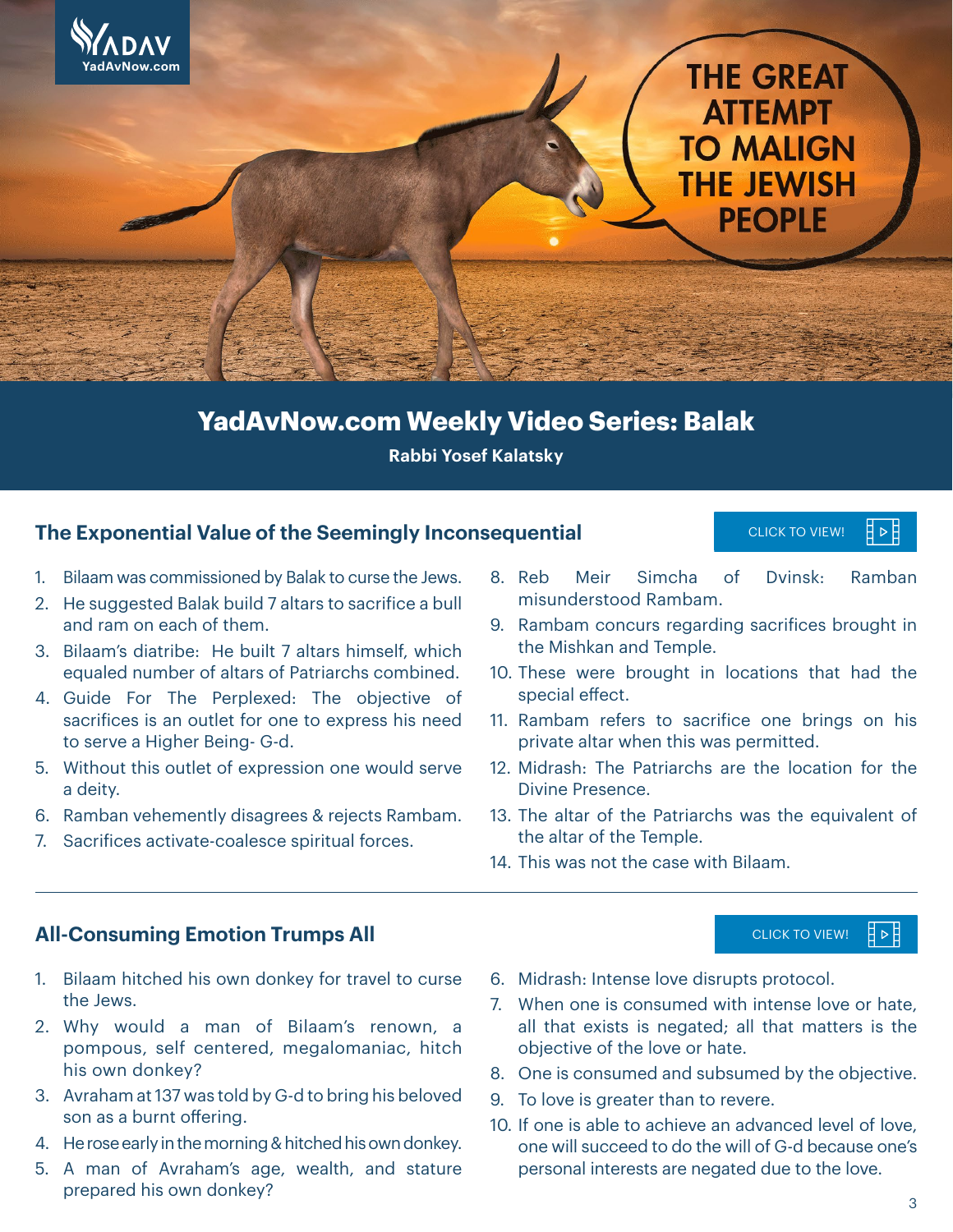

## **Yad Avraham Institute**

**(**® 810 Seventh Avenue, New York, NY 10019 (? ravkalatsky@gmail.com (2(212) 259-0300 **YadAvNow.com** 

# Weekly *Torah* Commentary Series: Balak **THE GREAT ATTEMPT TO MALIGN THE JEWISH PEOPLE**

## **The Moment Could Make a Difference**

*Rashi* citing the *Midrash a*t the beginning of *Balak*: "Why did G-d allow His Divine Presence to come upon a non-Jew (*Bilaam*) who was evil?" In order to be qualified as a prophet, one must possess special spiritual qualities and characteristics. Not only was *Bilaam* deficient in every quality, he was evil and the antithesis of all that is holy.

*Midrash*: "It is so that when the Day of Judgment will come upon the nations of the world for all the evil that they had perpetrated they will not be able to respond to G-d that they chose an evil path because they were not given a prophet as the Jewish people were given. Thus, G-d offered them *Bilaam* as their prophet." If G-d would have offered them a prophet such as *Moshe*, then they would have had a chance to perceive truth and holiness. However, He presented them with *Bilaam*, who was a personification of evil whose behavior was depraved and perverted. He was a man who despised

and detested spirituality to the extreme. Although he was a prophet, he believed that he could deceive G-d. Why was *Bilaam*, a man who was evil, a valid response to the claim of the nations of the world?

*Gemara* in Tractate *Zevachim*: When G-d was giving the *Torah* at Sinai to the Jewish people, the earth quaked so violently that the nations of the world believed that the world was coming to an end. They came to *Bilaam*, their prophet, stating, "G-d is destroying the world." *Bilaam* responded, "It is not possible that He is destroying the world, because after the Great Flood G-d entered into a covenant with existence that He would not destroy the world." They replied, "G-d only promised not to destroy the world with water. Perhaps He is destroying it with fire." *Bilaam* said to them, "You fools! Do you not realize that G-d is giving His strength/power to the Jewish people (which is the *Torah*). It is because of this monumental moment that the world is quaking." To this the nations of the world responded, "G-d should bless His people with Peace."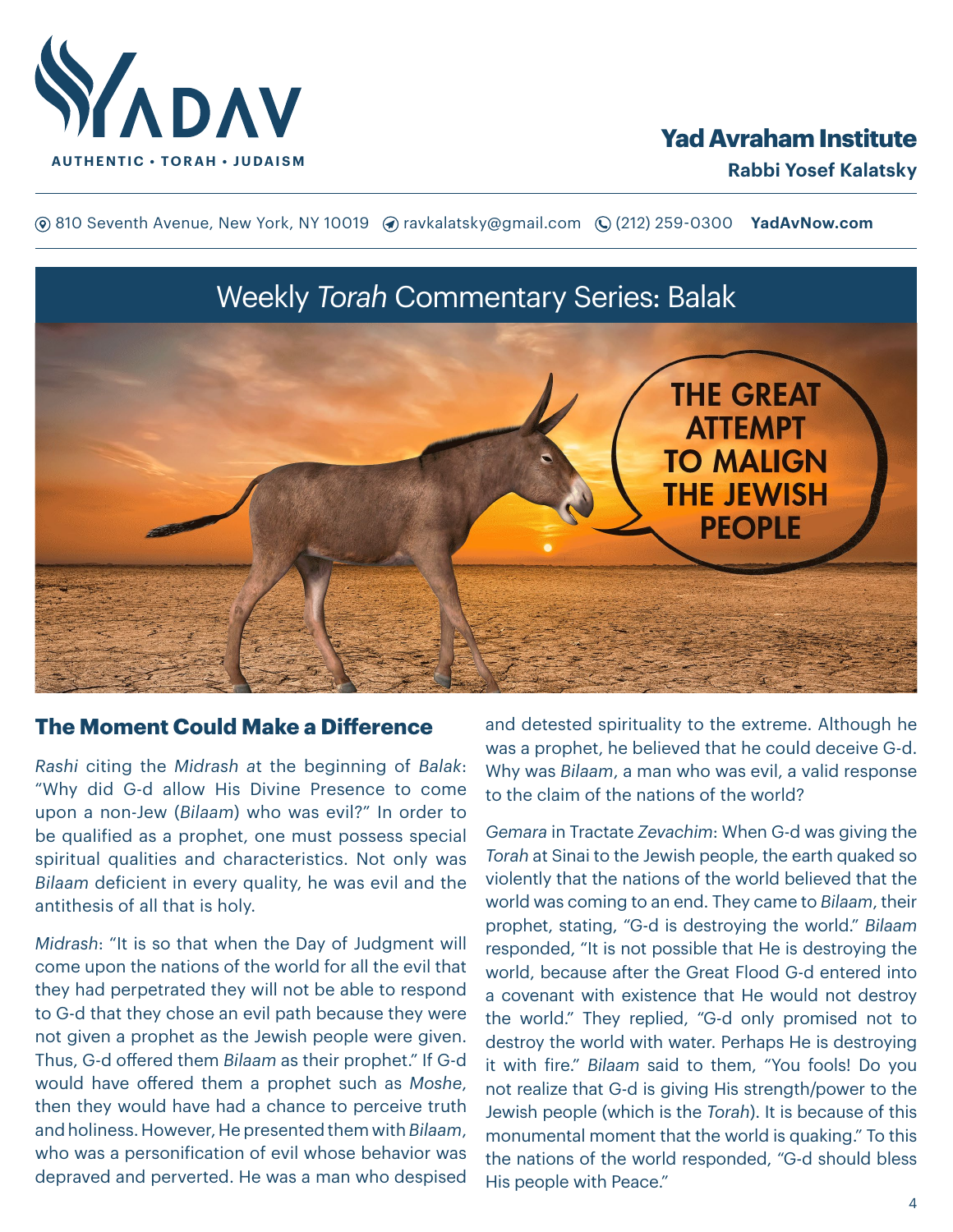Despite the fact that *Bilaam* had given them an understanding of the gravity and profoundness of the moment, they turned away and returned to their idolatrous and evil ways. One would think that after experiencing such an awesome event such as the world quaking to the point of destruction that it would have impacted the nations to recognize truth. They should have embraced G-dliness and gravitate to become part of His people.

However, this was not their interest. This was the first and last opportunity that was presented to the nations of the world to decide if they were to, at a minimum, become devout Noahides, or turn away from the path of G-d and ignore what they had witnessed. They chose the latter. Without *Bilaam*, their prophet, they would have not have been able to make a choice.

It was only because *Bilaam* had given them an understanding of what was taking place at that moment, that the nations of the world were given the opportunity to make a choice. *Bilaam*'s only value as a prophet was to explain to the nations at that moment what was taking place. Despite the source of the information, which was a Divine link, they chose to abandon G-d and everything that He represents. Beyond that point *Bilaam* no longer had any positive value regarding their spiritual growth.

## **G-d's Communication with Mankind**

*Midrash*: "Why did G-d allow His Divine Presence to come upon a non-Jew (*Bilaam*) who was evil? It is so that when the Day of Judgment will come upon the nations of the world for all the evil that they had perpetrated they will not be able to say to G-d that they chose an evil path because they were not given a prophet as the Jewish people were given. G-d offered them *Bilaam* as their prophet."

By giving the nations of the world *Bilaam*, who was the personification of evil, to be their prophet, how will this satisfy their claim that they will ultimately make in their defense? Seemingly, the value of a prophet is to present to the nations a proper perspective in order to allow them to choose the correct path. This was not the case with *Bilaam*.

*Rambam* in the *Thirteen Tenets of Belief*: "I believe with absolute faith that all the words of the prophets are true." This is a fundamental of Jewish belief. If an individual is established as a prophet, when he speaks in the Name of G-d, it must be accepted as the true words of the Omnipotent One.

Another of the Tenets states that the prophecy of *Moshe* was true and that he was the father of all prophets, both those who preceded him and those who followed him. It is necessary to believe that the words of the prophets are true because G-d had created existence with a purpose and objective. Without G-d communicating to mankind his objective, man would have no inkling of His Will.

It would be absurd to say that G-d created such a magnificent creation with a specific purpose and He left it in the hands of man to come upon His purpose without assistance. It is therefore compelling to say that G-d definitely communicated His Will to man through prophecy. One must believe that *Moshe* was the greatest of all prophets because it was through him that G-d had communicated the *Torah* to the Jewish people. If *Moshe* would not be accepted as the ultimate prophet, the *Torah* itself would no longer be immutable. It could be contradicted by others who claim to speak in the Name of G-d. The authenticity and immutability of *Torah* is based on this principle.

If G-d did not provide a prophet to the nations of the world, they could say that G-d had abandoned them and left their choices to chance. If in fact G-d would want them to live as proper Noahides there would be a line of communication to them through a prophet. Therefore, their claim at the end of time that they were not given a prophet would be justified. By giving them *Bilaam*, although he personally was evil and had no relevance to holiness or directing them along a righteous path, G-d provided him as the prophet for the nations. Thus, He revealed his interest in them. If *Bilaam* were to communicate concepts and principles that seem to be contrary to truth and goodness, they have a right to reject his teachings.

Since the destruction of the First Temple, there is no longer have prophecy. The era of prophecy came to an end with the building of the Second Temple. Nevertheless, the Jewish people were given the *Torah*, Written and Oral, which is the eternal Word of G-d that was transmitted through *Moshe*. It is the guideline and prescription for the Jewish people to live their lives until the end of time.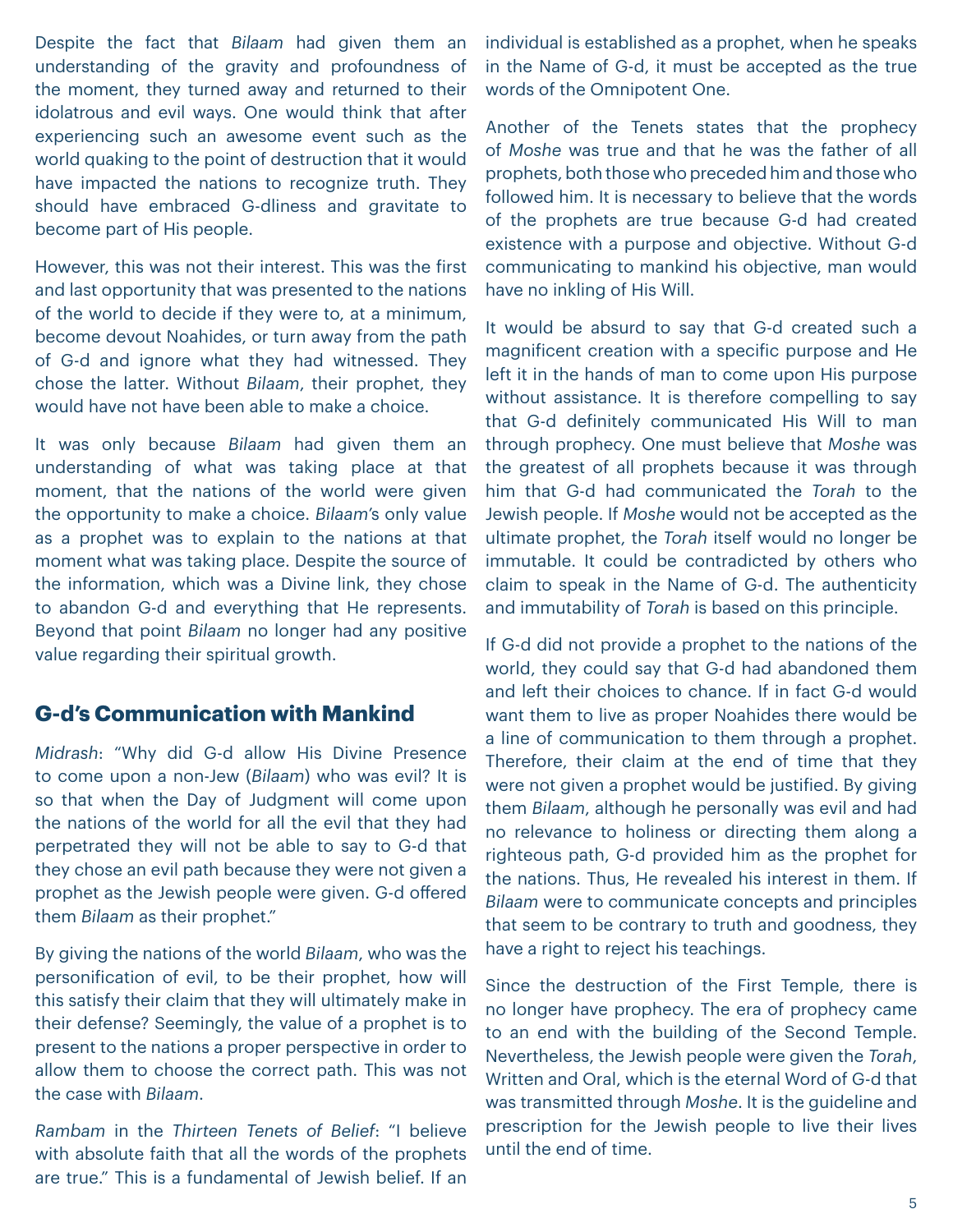Every conceivable issue relating to the spiritual and physical is determined through the *Torah*'s perspective. Those individuals who are classified as *Torah* sages, because of their immersion and continuous involvement in *Torah*, become spiritualized through its study. Consequently, because of their advanced spiritual orientation, they are endowed with a sense and level of clarity to process all aspects of life to conform with *Torah*. These individuals are known to possess "*Daas Torah*." Their minds and senses are imbued with *Torah* perspective.

## **The Lethal Eye of Bilaam**

*Bilaam*, the prophet of the nations of the world, was commissioned by *Balak* to curse the Jewish people to bring about their destruction. G-d initially said to him, "You shall not go with them (the agents of *Balak*)! You shall not curse the people for they are blessed!"

*Sforno*: "G-d said to *Bilaam*, 'You shall not go with *Balak*'s agents even if you do not intend to curse the Jewish people because when you will gaze upon them you will do so with an evil eye.

*Gemara* in Tractate *Berachos*: us that when *Reb Shaishes* had gazed upon a heretic, he became a heap of bones. G-d did not want the Jewish people to be subject to his evil eye."

*Gemara*: After *Reb Shimon Bar Yochai* had spoken critically about the Roman Empire, an individual who had heard his position shared it with another. As a result of this, it came to the attention of the Roman authorities. They ruled that *Reb Shimon Bar Yochai* must be put to death. *Reb Shimon Bar Yochai* and his son needed to flee and hide in a cave for thirteen years as fugitives. After this time had elapsed a heavenly voice called to *Reb Shimon Bar Yochai* and told him to return. He subsequently came upon the individual who had shared his position with another. *Reb Shimon Bar Yochai* said to him in amazement, "It is a wonder that you are still alive!" upon saying this he became a heap of bones.

*Gemara* in Tractate *Bava Kama* tells us that *Rav Kahana*, who was one of the leading *Torah* Sages in Babylon had fled to Jerusalem as a fugitive from the Persian government. He was invited by *Raish Lakish*, the disciple of *Reb Yochanon* to attend his *Torah* lecture. *Rav Kahana* had demonstrated his *Torah* greatness by refuting many of the positions of *Reb Yochanon*. *Reb* 

*Yochanon*, who was at this time in an advanced age was unable to see because his eye lashes had grown over his eyes. He asked two of his students to lift his eye lashes to be able to gaze upon this exceptional *Torah* sage. When he looked upon him, it appeared that *Rav Kahana* was smirking at him.

When *Reb Yochanon* had seen this, he was taken aback and offended. Consequently, *Rav Kahana* died. It was later revealed that *Reb Yochanon*'s understanding of what had taken place was incorrect. It was only because *Rav Kahana* had a deformity of the lip that it appeared that he was smirking.

*Rabbeinu Bachya*: "*Rav Kahana*'s passing is not due to the evil eye given to him by *Reb Yochanon*. Because of *Reb Yochanon*'s level of purity and spiritual dimension this was not possible. Rather *Rav Kahana*'s passing was due to *Reb Yochanon* having a lapse in *Torah* thoughts. *Reb Yochanon* during his entire life was never distracted from *Torah*. Because of this misunderstanding *Reb Yochanon* had a lapse in *Torah* thought and thus *Rav Kahana* was to be culpable." Despite the fact that *Rav Kahana* was a victim of a misunderstanding, he was nevertheless the cause of *Reb Yochanon*'s lapse of *Torah* thought. The basis of culpability is "G-d brings culpability to the hands of those who are not worthy."

*Torah*: There was great strife between *Sarah*, our Matriarch and *Hagar* her maidservant. When *Hagar* was given to *Avraham* as a wife, she soon conceived. After conceiving she began treating *Sarah* with a degree of disrespect. The basis for this insubordination to her mistress was that although *Sarah* had been married to *Avraham* for many years, she was not able to conceive. If in fact *Sarah* was as holy as she appeared to be, why did G-d deny her a child. It was evident to *Hagar* that her persona of holiness was only a facade.

*Chazal*: *Sarah* had given *Hagar* the evil eye, thus causing her to miscarry. We see that there are many instances in which the holiest of people can give an evil eye in a particular circumstance. The evil eye does not necessarily emanate from any spiritual impurity possessed by the individual. We see that even the holiest and most spiritual person when he focuses on an element that is perceived as evil, he can give that individual the evil eye.

King David in Psalms: "I despite those who hate You…" *Reb Shaishes* had gazed upon a heretic, who was evil.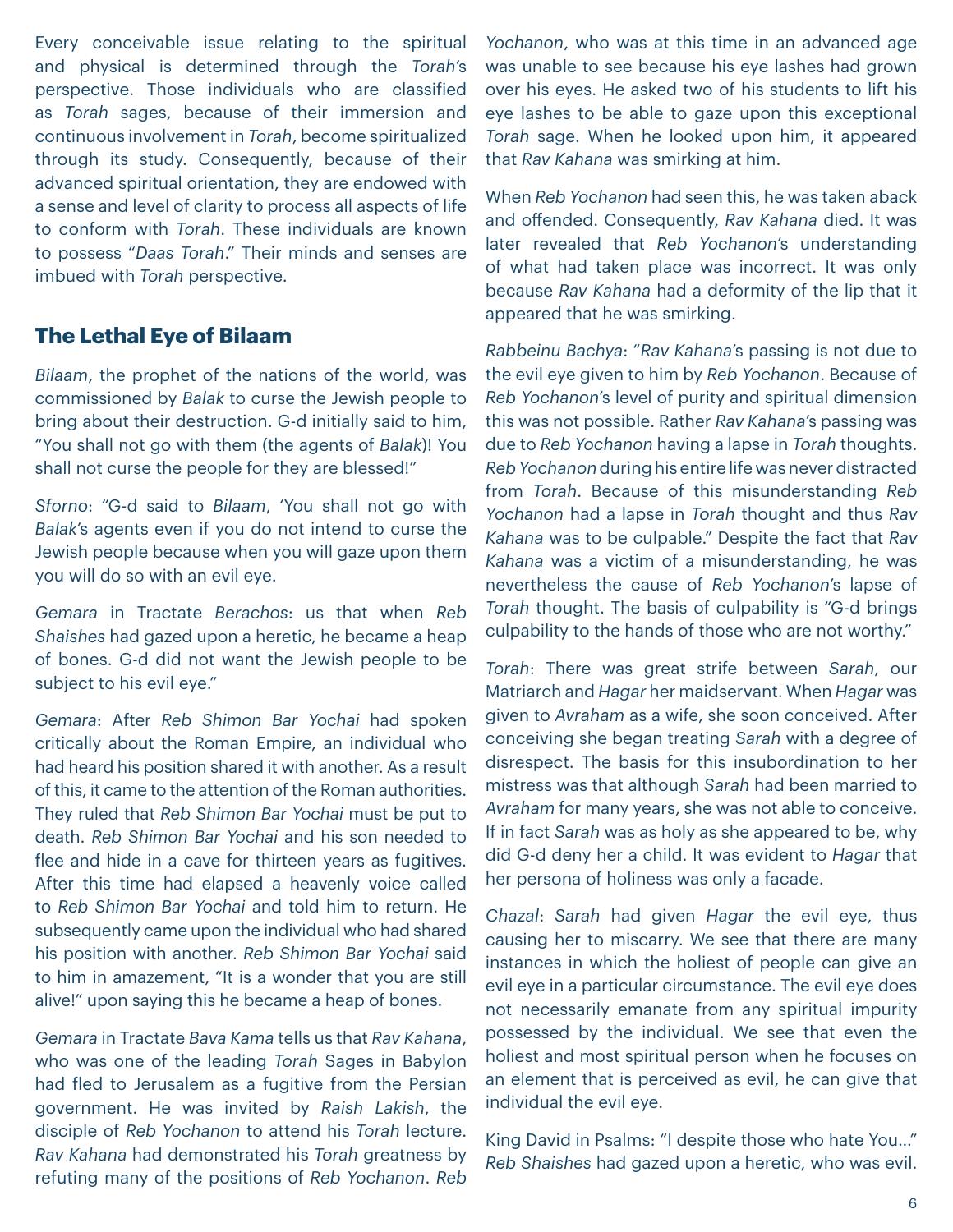Because of the disdain that *Reb Shaishes* had for the heretic, the evil eye caused him to become a heap of bones. *Reb Shimon Bar Yochai*, suffered for many years as a result of the irresponsibility and carelessness of an individual. When *Reb Shimon Bar Yochai* saw him, he focused upon the injustice that he had endured as a result of his actions.

This caused him to become a heap of bones. When *Reb Yochanon* believed that *Rav Kahana* was smirking at him, it was not something that would be classified as evil. If this is so then why did *Rav Kahana* die? It was because it was the first time in *Reb Yochanon*'s life that he became distracted from *Torah* thought. When *Sarah*, our Matriarch saw that *Hagar* was undermining her position as the Matriarch and discrediting her as a devout woman, it indicated a negative aspect in her being. She thus gazed upon her with a negative eye that caused her to miscarry.

*Bilaam*'s evil eye was the most lethal. It was able to uproot and destroy a nation. It was because his essence was evil. He thus saw the Jewish people, who represent holiness and sanctity in the most negative context. G-d therefore commanded him not to accompany the agents of *Balak* to see the Jewish people, regardless of his intent to not to curse them.

## **Understanding the Connotation of Dust**

*Torah*: When *Bilaam* had gone to bless the Jewish people he said, "Who has counted the dust of *Yaakov* or numbered a quarter of Israel?..." *Bilaam* did not initially intend to bless the Jewish people, but rather, his evil eye was attempting to find an entry point through which he could curse them.

*Ohr HaChaim HaKadosh*: "This evil one, through his cunningness and guile was trying to find a way to bring harm upon the Jewish people. He was trying to find a point of vulnerability. He had initially mentioned the holy Patriarchs, who were the foundation of the Jewish people to impart some level of impurity upon their beginnings. When he realized that he could not, he tried to quantify and measure the Jewish people so that they should be susceptible to his evil eye. (The Jewish people are not permitted to count themselves. When a census must be taken, it is only through the halfsilver coin, a *machtiz hashekel*).

"*Chazal*: 'Blessing only comes upon something that is not measured, weighed or counted.' Therefore, the evil one attempted to quantify them in order to undermine their existence. However, he was not able to do so. Thus he said, 'Who has counted the dust of *Yaakov*…' The *Torah* tells us that the Jewish people are compared to dust as it states regarding the blessing that G-d had given to *Avraham*, our Patriarch, 'Your offspring shall be as the dust of the earth….' Although this blessing was given to *Avraham*, it did not come to fruition until *Yaakov*. This is the reason the verse states, '…the dust of *Yaakov*.'"

Just as dust cannot be counted, measured, or quantified to any degree, so too the Jewish people cannot. If in fact the blessing was given to *Avraham*, why was it not fulfilled until *Yaakov*? Although *Avraham* only had fathered Yitzchak, which is one individual, the *Torah* tells us that *Yaakov* went down to Egypt with seventy individuals. Relative to an infinite and unquantifiable number, *Yaakov* had no greater relevance to "dust" than *Avraham*. If so, why did the blessing only manifest itself with *Yaakov*?

Anything that exists is quantifiable. In contrast, G-d is and His Wisdom are unquantifiable. The *Torah*, being G-d's Wisdom is unlimited and infinite. Although all of the Patriarchs were uniquely spiritual, *Yaakov* was the only Patriarch that embodied and personified the *Torah*. As the verse refers to him, "The perfect man, who dwelt in the tent (of *Torah*)." Therefore, the blessing that G-d had given to *Avraham* manifested itself only with *Yaakov* because he was the Patriarch that had relevance to the infinite. This is the reason *Chazal* tell us that *Yaakov* was the most special of the Patriarchs.

*Gemara* in Tractate *Bava Metzia*: There are three instances in which one is permitted to alter the truth. One of those circumstances is, if one is asked, "Is it true that you have studied so many tractates?" One is permitted to alter the truth in order not reveal the extent of his *Torah* knowledge. The Commentators explain that it is because of modesty/humility that one is permitted to answer in this manner. However, with the understanding that *Torah* is something that is unlimited and not quantifiable, if one were to quantify his *Torah* knowledge by answering the question truthfully, it would impact negatively upon the spiritual value of his *Torah*. Although one has in fact studied a specific and measurable amount of *Torah*, the innate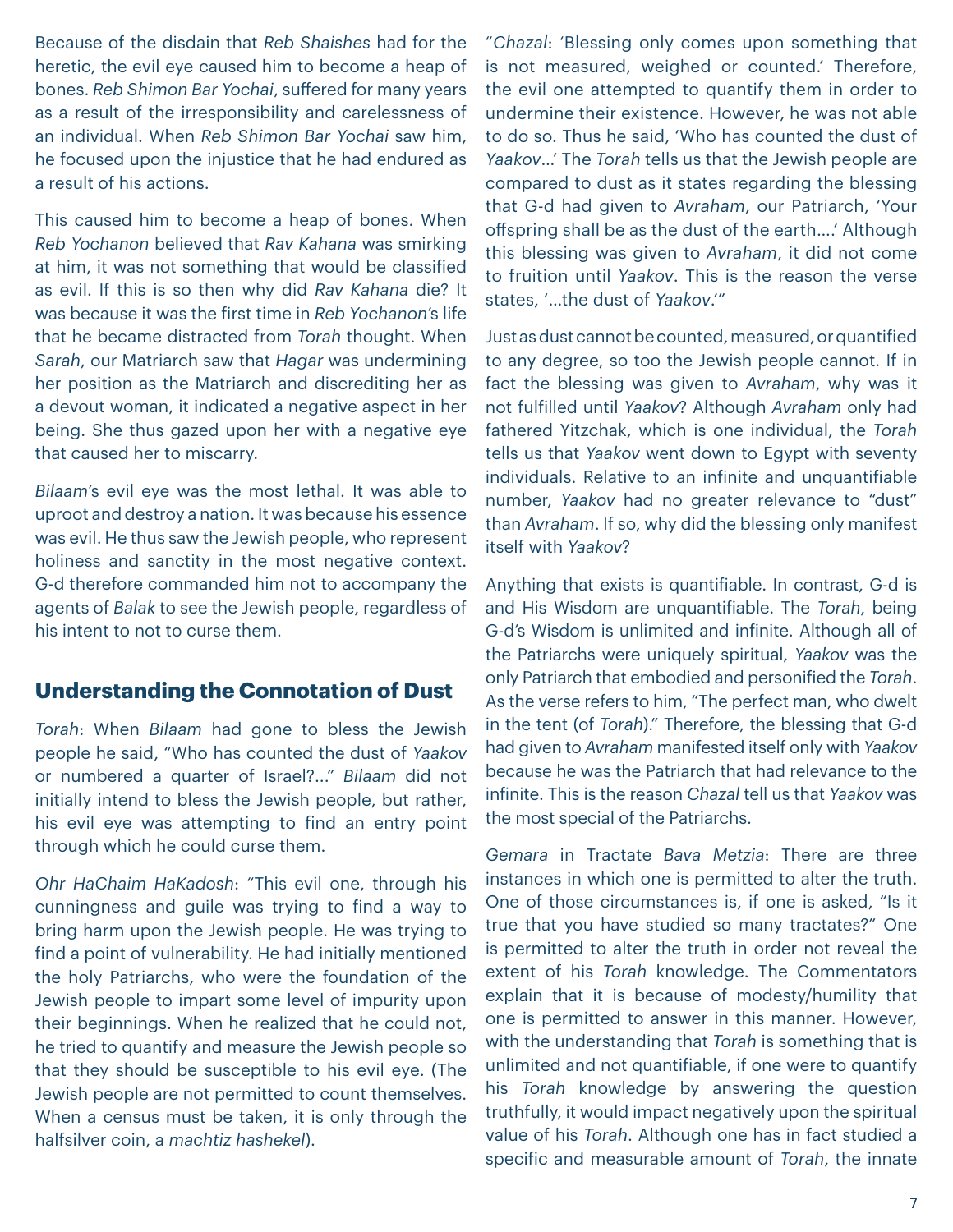value of that is unlimited. Thus, by quantifying it, one would put limitation upon something that is not limited– thereby diminishing the truthfulness of its essence. Therefore, one is permitted to alter the truth.

*Torah*: "If you toil in My *Torah* you will merit all blessing." What is does "toil" connote? It is one's unlimited dedication to the study of *Torah* itself. One can only merit the *Torah* and its blessing when one's involvement in the unlimited is itself at an unlimited level. With this we can understand the *Gemara* in Tractate *Megillah* which states, "If you have toiled and come upon it (*Torah*), you can believe it. If you did not toil and came upon it, do not believe it." One can only come upon *Torah*, which is infinite, if one is selflessly committed to it. Therefore, only the one who truly toils can come upon its truth.

## **Seeing G-d as He Wants to Be Seen**  *(From Chukas)*

*Torah*: After *Miriam* had passed away, the living wellspring that had provided water for the Jewish people in the desert ceased. The Jewish people, seeing that they were without water complained to *Moshe*.

*Torah*: "The glory of *Hashem* appeared to them. *Hashem* spoke to *Moshe* saying, 'Take your staff and gather the assembly…and speak to the rock before their eyes and it shall give its water.'"

*Torah*: "*Moshe* said to the Jewish people, 'Listen now, O rebels, shall we bring forth water from this rock?' Then *Moshe* raised his arm and struck the rock with his staff…" Because *Moshe* had struck the rock rather than speaking to it as G-d had commanded him, G-d said to *Moshe* and *Aaron*, "Because you did not believe in Me to sanctify Me in the eyes of the Children of Israel, you will not bring this congregation into the Land that I have given them." Thus, G-d decreed that *Moshe* will pass away before the Jewish people enter into the Promised Land because he did not follow His command. What precipitated *Moshe*'s failing regarding the rock?

*Rabbeinu Yonah*: Because *Moshe* had referred to the Jewish people as "rebels", he was punished. By addressing G-d's Chosen People in a unbecoming manner, he forfeited his right to enter into the Land with them.

*Rashi*: *Moshe* was punished because he struck the rock rather than speaking to it as G-d had commanded him.

Regardless of how *Moshe* extracted the water from the rock, the Jewish people were provided with water through a miracle from the Hand of G-d. G-d's Name was sanctified in either case- whether he spoke to the rock or struck it.

*Midrash*: "The Jewish people said to *Moshe*, 'You know how to extract water from a stone.' If *Moshe* were to request that the stone should give forth water it would do so. *Moshe* was in a quandary. If he were to listen to them and bring forth water from the stone as a result of their request, it would appear that he himself was the one responsible for extracting water from the stone. It would seem that he was the one who caused the miracle *Moshe* wanted that it should be clear that it was G-d who brought forth the water and not him. If they would perceive this incorrectly it would be a desecration of His Name."

*Gemara*: *Reb Chanina Ben Dosa* was traveling with his donkey loaded with bushels of harvested wheat that was going to be used to make matzos for Passover. He had come upon a river. If he were to wade across the river with his donkey, the wheat would come in contact with the water and thus become invalidated to be used for *matzah*. He thus commanded the river to split so that he should be able to pass through and not put the status of the wheat into jeopardy. The river would not split.

*Reb Chanina Ben Dosa* said, "If the river does not split, then I will decree that water shall never flow in this location ever again." Subsequently, the river split and he was able to cross with the wheat. However, his Arab attendant was left behind on the other side of the river. *Reb Chanina Ben Dosa* again decreed that the river should split on behalf of his attendant who he needed to assist him. The river once again split. Why was the river bound to the dictate and command of *Reb Chanina Ben Dosa*?

Prophet: "For His Glory He created it." The explicit purpose of Creation is only to continuously glorify G-d's Name. Every aspect of existence is bound to this prerequisite. *Reb Chanina Ben Dosa*, who was at a level of righteousness and spirituality that the entire world was sustained in his merit, accommodating his need is synonymous with G-d's Glory. The objective of every aspect of his life was to guarantee and perpetuate the purpose of existence.